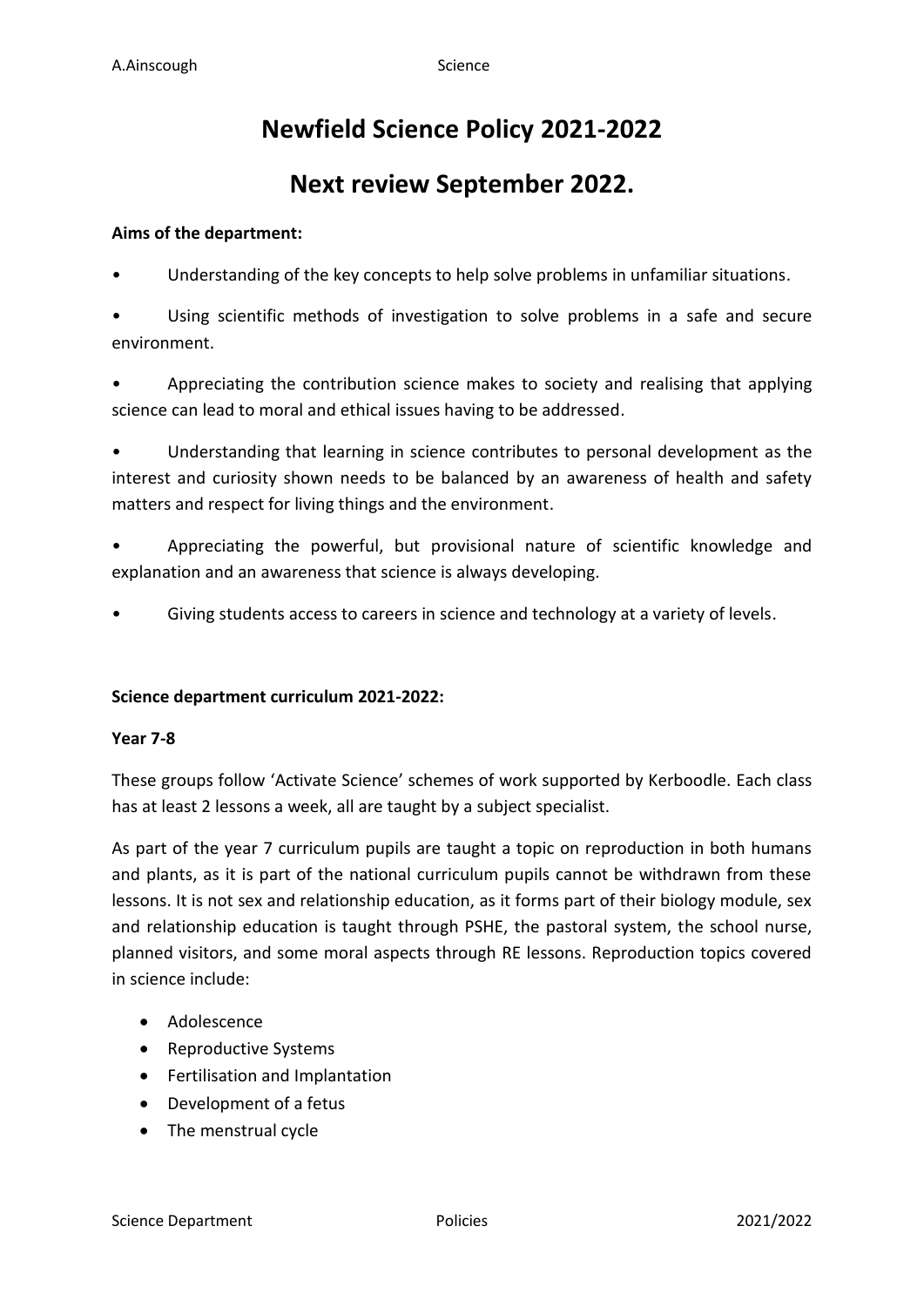## **Year 9, 10 & 11**

Groups: follow the Edexcel BTEC First Award in the Principles of Applied Science. They will gain the equivalent of one GCSE in Applied Science. These pupils have at least 2 lessons a week and complete four mandatory units within a vocational context over the 3 year course, including an external examination at the beginning of Year 11 based on the unit 1 content.

#### **Homework:**

At Key Stage 3, homework can be set and is planned to match the current unit the pupil is studying. Homework can be in the form of worksheets, research and questionnaires. This is then used in the lessons. Feedback is written on the pupil's homework sheet.

At Key Stage 4, homework can be set. It may consist of exam style questions to match the pupils BTEC course and supports their progression in giving clear targets and experience in answering exam style questions. Grades and feedback are given.

## **Science and Literacy:**

It has been shown that pupil's scientific attainment is linked to their literacy capability. If pupil's access and understanding are hindered by their literacy skills, they are unable to demonstrate their scientific level during written activities.

At Newfield, the Science Department are committed in being pro-active in developing pupil's literacy skills addressing a range of common problems with language and science.

For example:

- Difficulties with specialist words such as photosynthesis, condensation etc.
- Everyday equivalents e.g. force and pressure.
- Processes e.g. filter or evaporation.
- The context of the language everyday or specialist e.g. 'since' and 'or'.
- Sequencing where concepts are not understood.
- Dyslexia
- Spelling seeing words or pictures.
- Conventions and genre.

We have also been working to address issue with phrasing and questions posed to pupils for example,

Q: Name a light source?

#### A: Weight-watchers salad cream!

or

Q: Name a good conductor?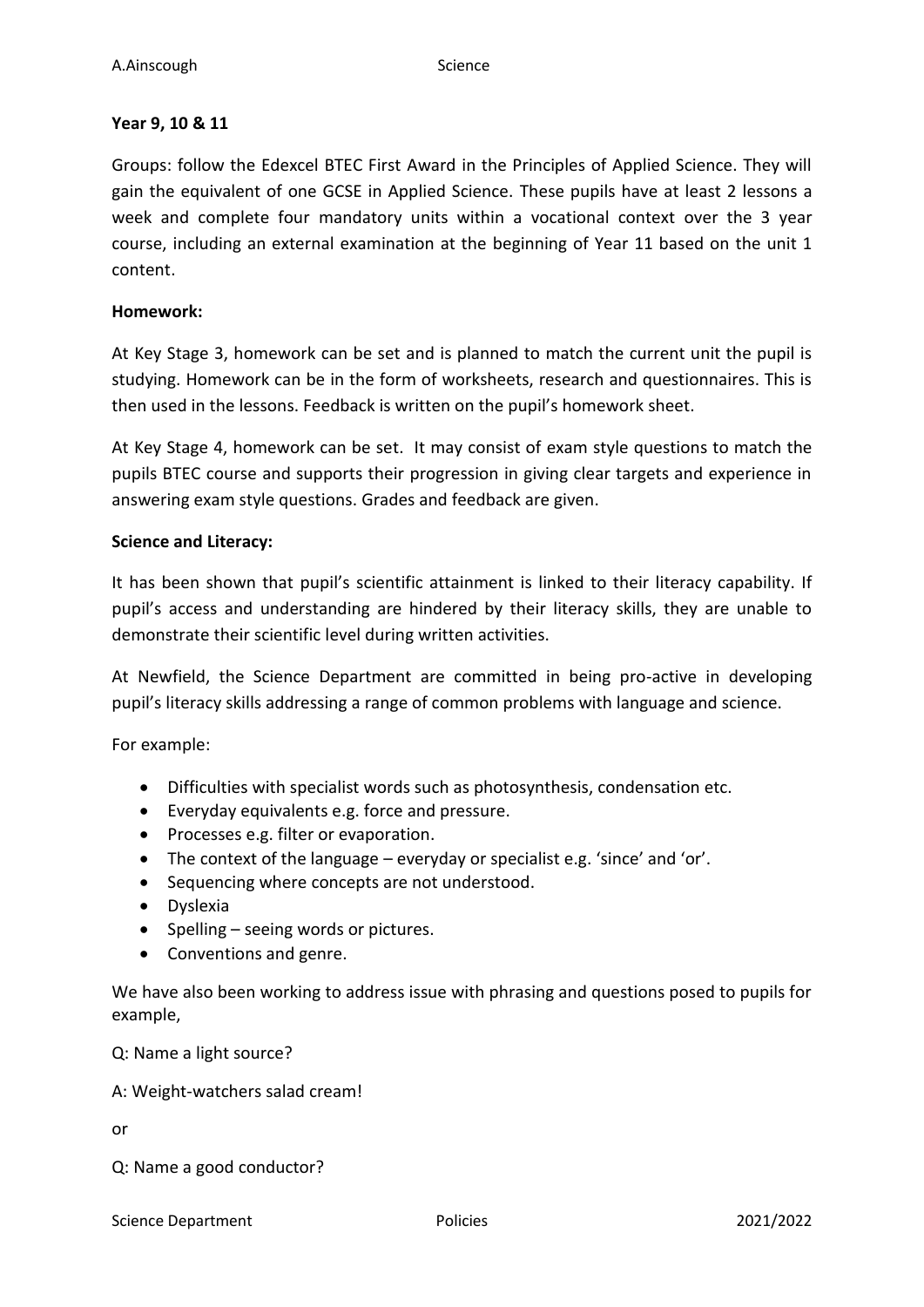## A: Beethoven!

The department fully supports the Whole School Literacy policy and has implemented strategies such as word walls and word cards. Activities using mind-maps and building glossaries during lessons support pupils in developing their knowledge and understanding of new terminology.

## **Word Walls:**

- Use lower case letters to give shape to the word.
- Consider the type of font used (Century Gothic, Comic Sans MS and Tunga are preferred).
- Use size 150 and space the words using [Format  $\mathbb D$  Font  $\mathbb D$  Character Spacing  $\mathbb D$ Expanded].
- Use some graphics or pictures.
- Use sequencing/ flowcharts for processes.
- Use bold and bright colours, not too many on the same wall.
- Use lists of associated words to aid memory.

## **Mind-Maps:**

These provide students with the opportunity to build on their previous knowledge and present opportunities to extend their knowledge through discussion, team-work and visual aids.

- Allow brain storming of the topic in words, sentences or pictures for all types of learner and student ability.
- Students could be given a selection of words to add to their work in the correct places.
- Join ideas and words into clusters or groups, which support certain concepts or theories.
- Add reasons to the links e.g. processes involved, to create a concept map.

## **Reading for purpose (PQRS):**

Provide students with the opportunity to read a selection of varied texts to support their work and extend their understanding of the topics.

Preview: students look at titles/ subtitles/ diagrams and photos in order to get general ideas of the text.

Question: students discuss and decide upon simple and more difficult questions to ask each other about the text.

Read: students read the text and try to answer the questions whilst moving through the words.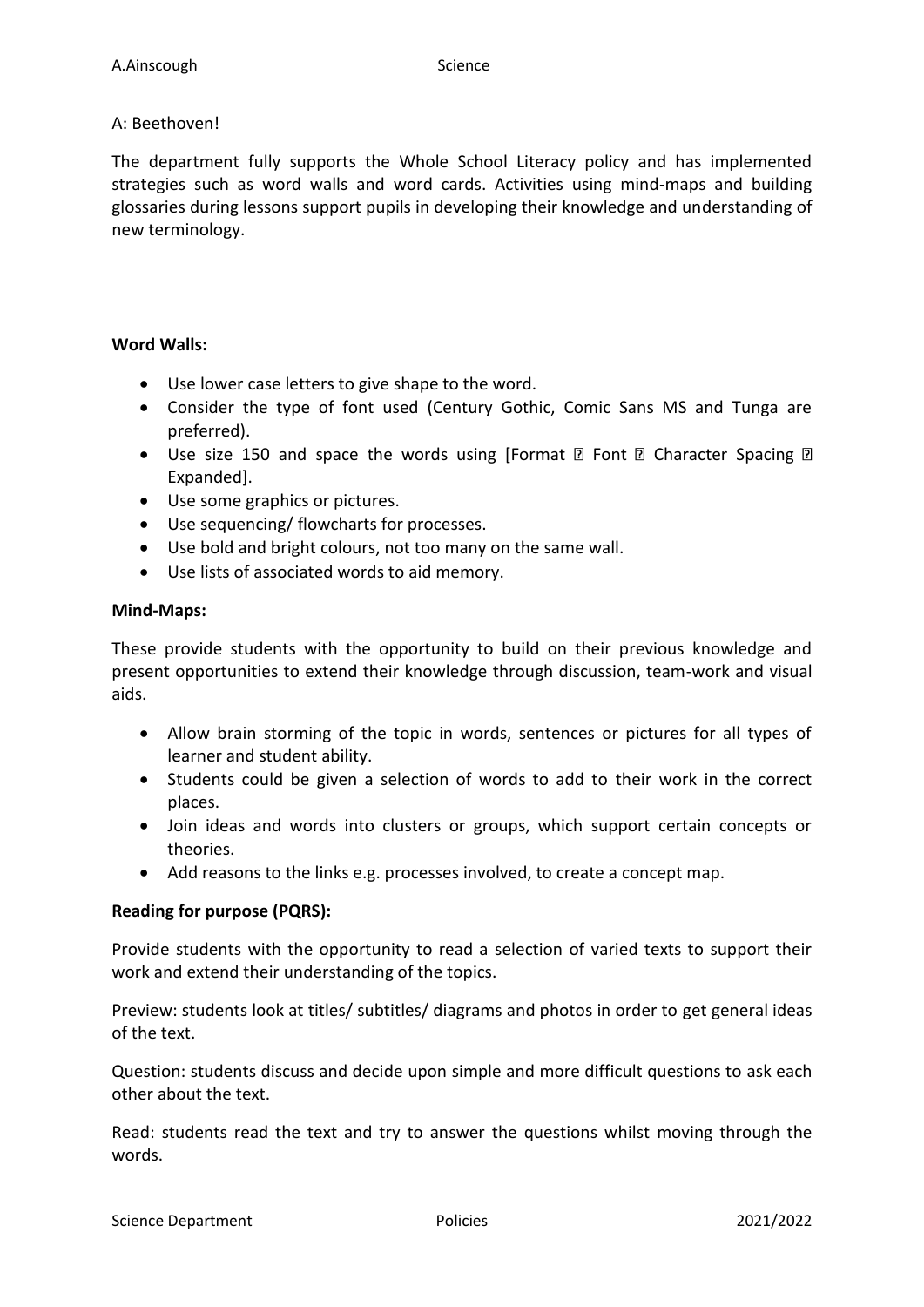Summarise: students note answers/ ideas and report back to groups/ whole class.

The department use a selection of literacy strategies within science:

#### **Writing:**

- Marking system used across the school.
- Pupil guidance on the presentation of work.
- Providing structures such as writing frames for pupils to use to develop their work.
- Encouraging re-drafting in order to produce accurate and well-structured work.
- The use of ICT to encourage extended writing.
- Development of supplementary writing experiences, such as project work.

#### **Speaking and Listening:**

- Class thought showers.
- Interactive games.
- Interactive voting.
- Use of varied questioning techniques.
- Using frameworks to record observations of presentations.
- Involving pupils in discussion and debate.
- Group and paired activities as a regular part of lessons.

The Science Department is also aware that homework can be structured to develop literacy skills through scientific themes.

- Writing definitions for key terminology.
- Providing key terms to match definitions.
- Sequencing events/ processes.
- Graph construction from data.
- Data analysis
- Making similarity difference tables.
- Past SAT/ GCSE questions.
- Correcting incorrect answers from a text.
- Comprehension based on a science text.
- Comprehension based on a newspaper article.
- Summarise key points of a topic.
- Research notes on a science topic.
- Preparing talk/ presentation to the rest of the class.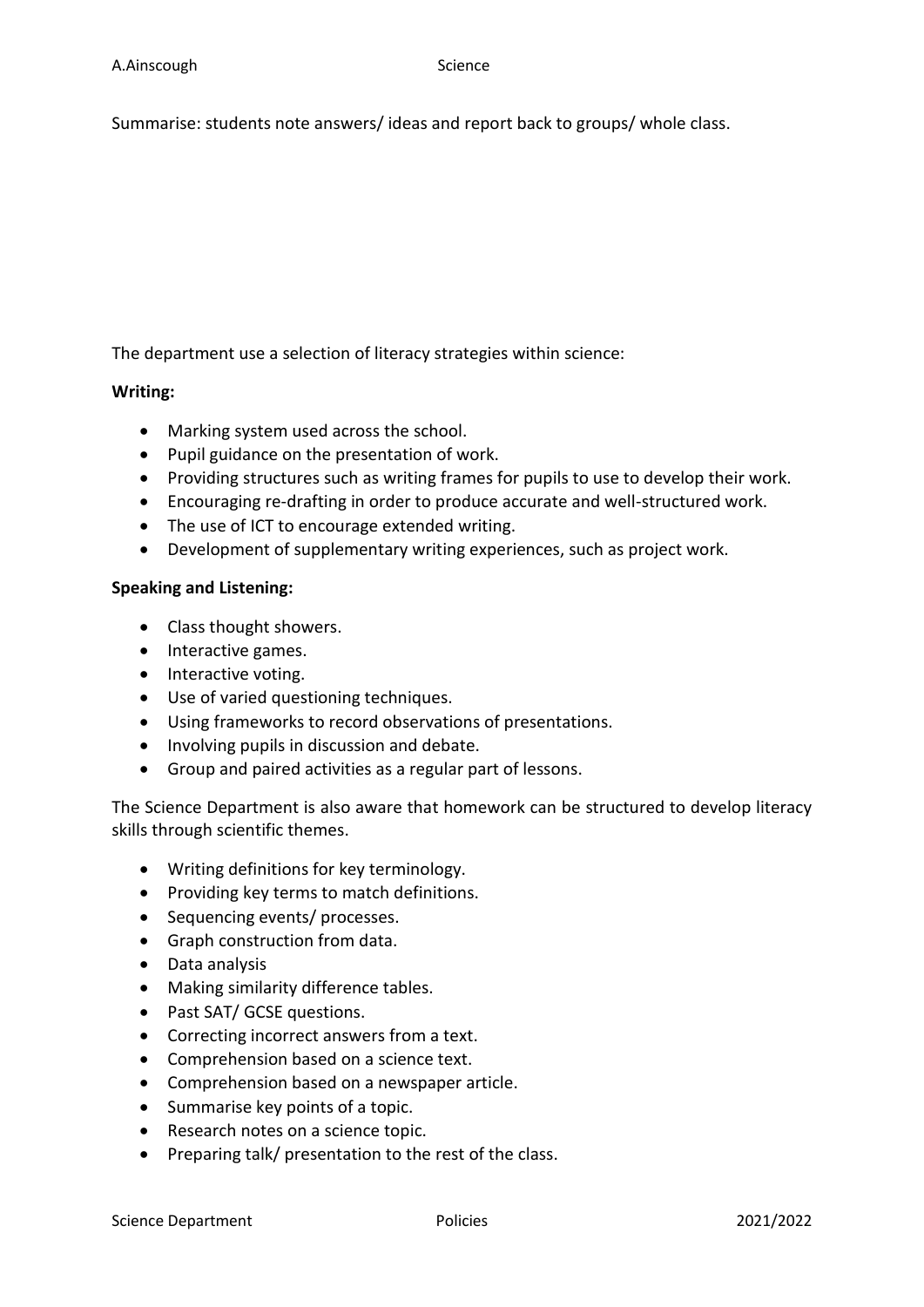## **Science and ICT:**

The Science Department at Newfield believes in the full integration of ICT across the curriculum. It promotes the use of a range of apparatus, to further and develop the teaching and learning within the department.

There is considerable evidence that learners are more highly motivated when their learning is supported by ICT. Newton and Rogers (2001)

To engage students and add interest, ICT is used in Science to support students and further the development of a longer attention span.

ICT can provide pupils with access to a huge range of resources that are of high quality and relevant to scientific learning. In some cases the resources fill gaps where there are no good conventional alternatives, in other cases they complement existing resources.

We use a range of multi-media resources to enable visualisation and manipulation of complex models within the new Key Stage 3 curriculum. Some three-dimensional images are used to enhance understanding of scientific ideas and phenomena.

ICT allows a range of teaching and learning materials to include text, still and moving images and sound. It increases the variety of ways that the material can be used for providing whole class and individual learning experiences, allowing learners to progress using their preferred learning style.

To further develop quality of data available to pupils. Information can be gained from the Internet. Data obtained can also be compared to students work in the laboratory.

Newfield Science Department is expanding its ICT capability, to allow pupils to extend their learning beyond the constraints of the classroom through the development of a learning platform, where teachers and pupils can access resources and information.

Digital cameras are used to allow a record of practical observation tasks for each pupil. These are kept in pupil folders or added to BTEC portfolios as evidence.

Interactive screens are used in support of the curriculum and can be annotated during a lesson and the new screen saved to be looked at again or for printing paper copies. The temporary nature of additions to the board encourages pupils to speculate and take risks in their responses. Pupils are encouraged to actively use the board during discussions and presentations.

To allow all pupils to access the resources appropriately, an ICT skills audit will take place at the beginning of the year and areas of weakness will be identified. To allow all pupils to be included, activities have been planned within the Science teaching and learning sessions to further develop these skills.

A range of commercial packages for the science curriculum are used to run alongside the text books and practical investigations carried out by the pupils.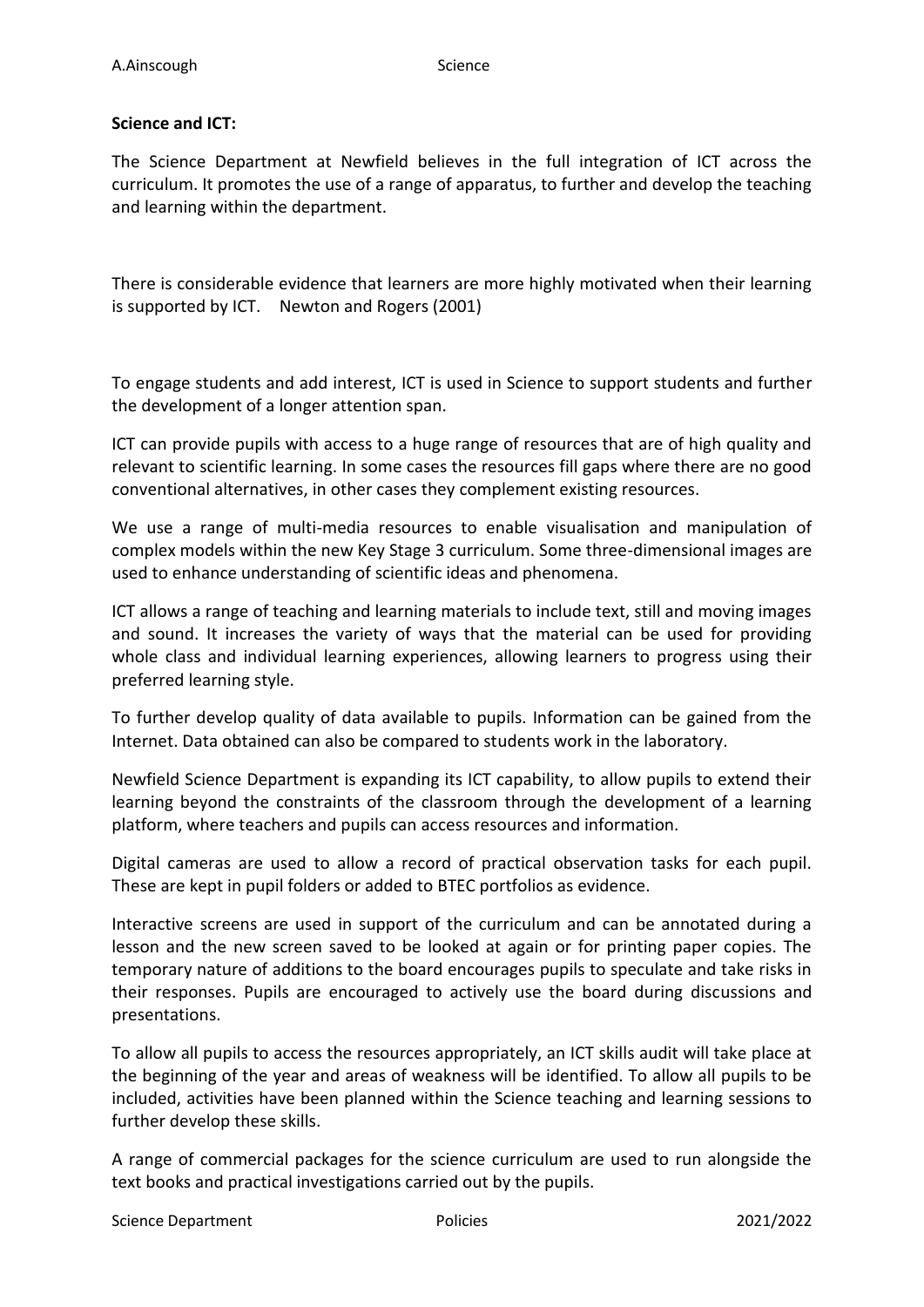#### **Science and CCL's:**

The Science Department is committed to the further development of the curriculum through integrated topics and themed approaches with the support of the other curriculum areas in line with the new OFSTED framework.

Themed activities at Key Stage 3 are developed to provide the bases for the vocational learning planned for Key Stage 4 and to allow pupils to enhance their learning by applying skills from other areas within the science environment.

Specific days/ weeks are developed alongside other subjects to allow pupils to have a focus for their knowledge, understanding, skills, attitudes and values. Embedding their use across the curriculum and allowing pupils to recognise the importance within a range of subjects.

CCL's are put onto all subject medium term planning and discussed regularly at meetings throughout the year to develop and change where appropriate.

Sharing of resources is encouraged and allows pupils to further develop their skills and understanding of how and why these are relevant in a different subject area.

#### **Marking and Feedback:**

KS3- All work is marked in line with School Marking Policy and practice will be scrutinised at regular intervals.

Across the BTEC courses, the Science Department follows the set objectives in the BTEC Specification provided by Edexcel. Each class teacher provides pupils with clear deadlines to complete vocational tasks and dates for unit marking ready for moderation. These are carried out throughout the school year, at the end of each unit section in preparation for the next.

A variety of levelled activities are carried out within the units, to allow teachers to recognise the areas in which the pupils are achieving and those, in which more attention is required for pupils to attain their potential.

Each pupil, is given an individual unit target, based on their previous units work or end of year exam grade and teacher assessment if starting the course in September of Year 10. (In Year 10, targets are will be based on their teacher assessment from the previous year).

Monitoring of individual pupils is an on-going process with clear individual targets set and discussed with each pupil at regular intervals throughout the academic year, a specific date is set for one to one time with their class teacher to discuss progress in the spring term. Pupils who are not making the expected progress will be referred to the whole school coordinator for further mentoring.

Expected levels for the end of their school year, are included on each pupil's academic record at the beginning of the Autumn term.

#### **Internal Verification:**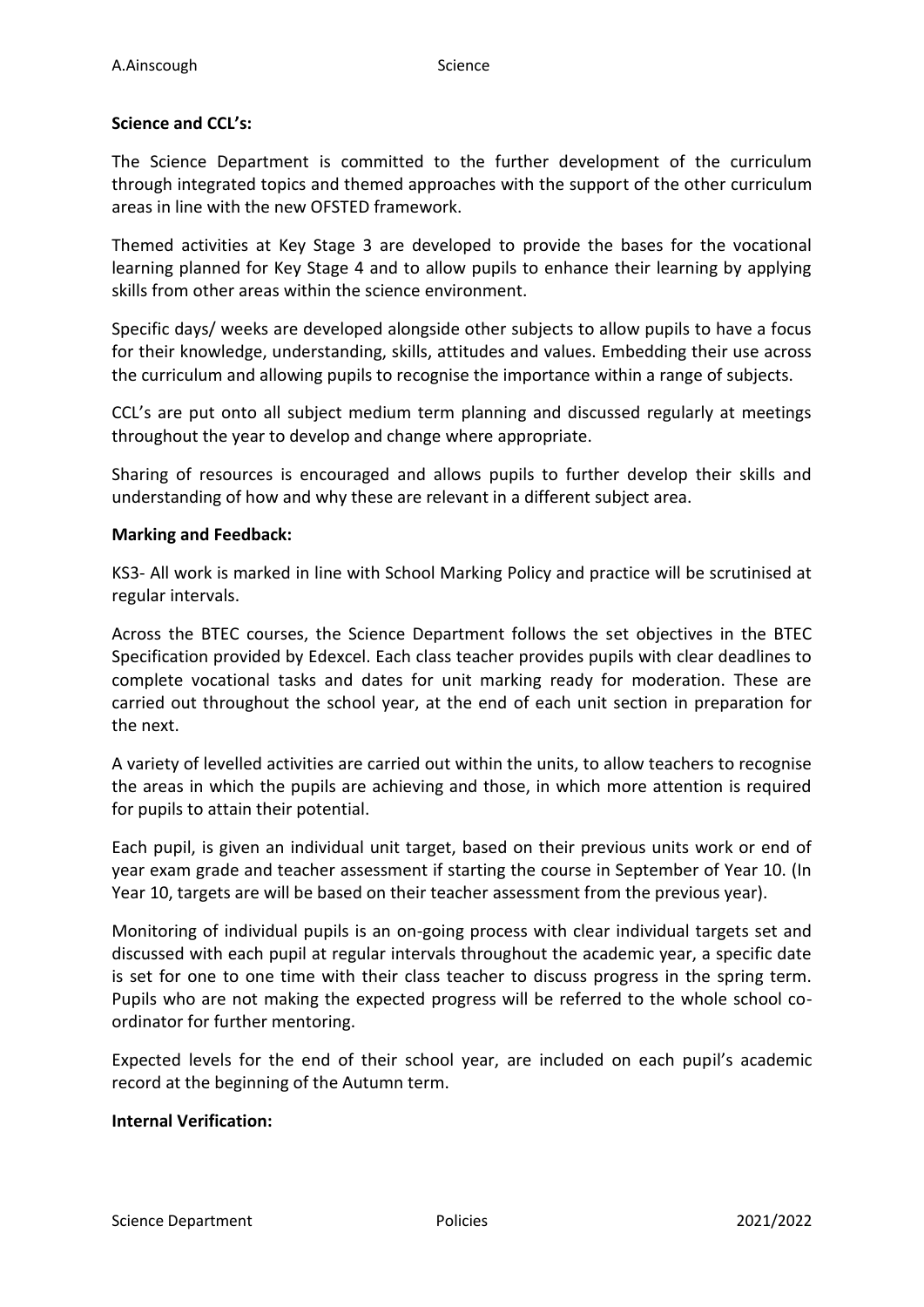Within the Science Department, our Internal Verifier (IV) ensures that the pupils produce work of quality, which demonstrates consistent assessment and feedback from the class teacher.

Through regular moderation and meeting with class teacher the IV assures the unit-grading criteria in BTEC specifications are being correctly interpreted and applied.

Every class teacher participates in the IV process by making work available to the internal verifier at regular and planned intervals throughout the academic year. Through written comments on cover sheets and oral feedback at team meetings each teacher acts on identified actions promptly, and areas of weakness are improved for the following moderation.

## **Our IV System:**

• Takes place across all BTEC units, ensuring consistency of assessment in all classes on the programme. The IV checks each assignment is fit for purpose, assessing the unit structure, format and content.

• Has planned regular meetings each term and includes reliable records of all activities.

• To ensure the quality of assessment, the IV samples a minimum of 4 different pupils work from each class for each unit completed.

• To ensure standardization, regular meetings between IV and class teachers are planned for each term. These also include sharing of best practice and planning.

• Meets the requirements of NSS and CRA, as all IV records are made available for NSS.

#### **Internal verification checklist:**

| <b>Our IV ensures that:</b>                                                       | Yes/No |
|-----------------------------------------------------------------------------------|--------|
|                                                                                   |        |
| All assessors are fully briefed on BTEC assessment processes.                     |        |
| There is an annual, agreed verification schedule covering all assessors on a      |        |
| programme.                                                                        |        |
| Internal verification activity is carried out to the agreed schedule.             |        |
| Assessors must not internally verify their own work.                              |        |
|                                                                                   |        |
| Assignments are presented for internal verification before use and that any       |        |
| recommendations are actioned.                                                     |        |
| Assessment decisions are internally verified. The extent of the IV sample must be |        |
| sufficient to ensure the security of the standard. For NSS purposes half of the   |        |
| learner sample must be internally verified.                                       |        |
| Cross-team/site internal verification and standardisation is organised where more |        |
| than one team is involved.                                                        |        |
| All evidence re-submitted after further work by learners is assessed using the    |        |
| relevant grading criteria.                                                        |        |
| Suitable records are stored in a secure place.                                    |        |
| Appropriate feedback is given direct to the assessor.                             |        |
| All IV record are signed and dated particularly when signing off completed        |        |
| actions.                                                                          |        |